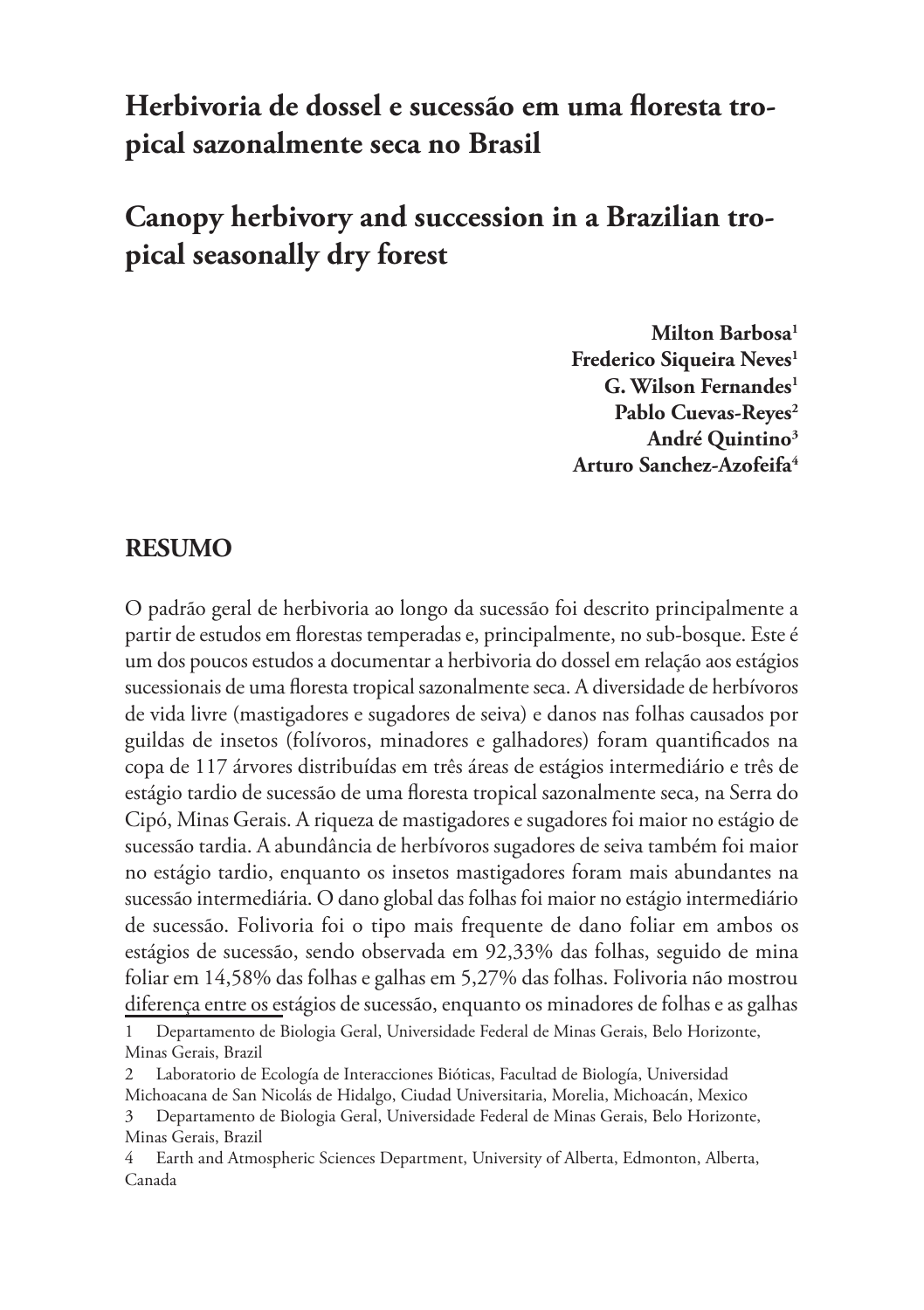apresentaram frequências mais altas no estágio intermediário. Esses resultados corroboram em grande parte o padrão anteriormente documentado para as florestas temperadas, de crescente diversidade de herbívoros e de diminuição do dano das folhas ao longo da sucessão. Estudos mais específicos em florestas tropicais, no entanto, não corroboraram o padrão encontrado em regiões temperadas. O presente estudo enfatiza a importância da amostragem através do dossel de múltiplas espécies de plantas e analisando as guildas de herbívoros individualmente para melhor compreensão da herbivoria de dossel em estágios sucessionais de florestas tropicais sazonalmente secas.

**PALAVRAS-CHAVE:** Estratificação da floresta, floresta decídua, folivoria, guildas herbívoras, regeneração natural.

#### **ABSTRACT**

The general pattern of herbivory throughout succession has been drawn chiefly from temperate forest studies and mainly at the understorey. This is one of the very few studies to document canopy herbivory in relation to successional stages of tropical seasonally dry forests. Diversity of free-feeding herbivores (chewing and sap-sucking) and leaf damage caused by insect guilds (folivores, leaf miners and galling insects) were quantified in the canopy of 117 trees distributed in three areas of intermediate stages and three of late stage of succession of a tropical seasonally dry forest, in Serra do Cipó, Minas Gerais, Brazil. The richness of the chewing and sap-sucking guilds of herbivores was higher in late succession stages. The abundance of sap-sucking herbivores was also higher in the late stage, whereas chewing insects were more abundant in the intermediate succession. Overall leaf damage was higher in the earlier stage of succession. Folivory was the most frequent type of leaf damage in both succession stages and was present in 92.33% of the leaves, followed by leaf mining in 14.58% of the leaves, and galls in 5.27% of the leaves. Folivory showed no difference between successional stages, while leaf miners and gallers showed higher frequencies in the intermediate stage. These results largely corroborate the pattern earlier documented for temperate forests, of increasing diversity of herbivores and decreasing leaf damage across succession. More specific studies in tropical forests, however, did not corroborate the pattern found in temperate regions. The present study emphasises the importance of sampling across canopy of multiple plant species and analysing herbivore guilds individually for better understanding herbivory in tropical dry forests.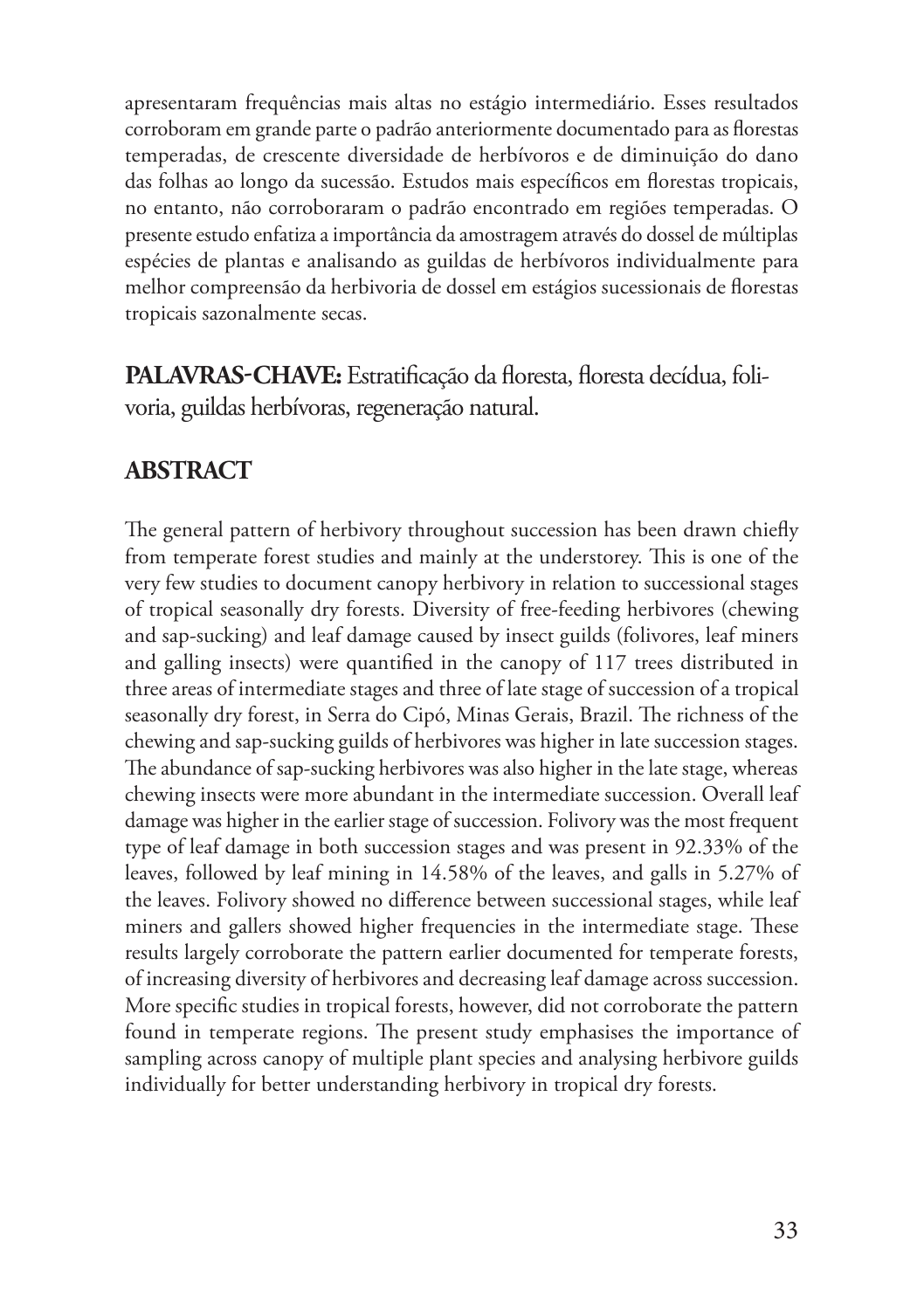**KEYWORDS:** Deciduous forest, folivory, forest layers, herbivore guilds, natural regeneration.

## **INTRODUCTION**

Tropical dry forests (TDFs) are the major and most threatened of all tropical forests (Janzen, 1988; Sánchez-Azofeifa *et al.*, 2005), and are recognized as biodiversity "hotspots" (Miles *et al.*, 2006). Yet, they remain the least studied ecosystem at the tropics (Quesada *et al.*, 2009). TDFs present fertile soils and are valuable source of timber (Espírito-Santo *et al.*, 2009), therefore, these ecosystems have been historically preferred areas for agriculture and human settlement in Mesoamerica, the Caribbean, and South America (Murphy & Lugo, 1986; Maass, 1995; González, 2003).

In Latin America nearly 66% of TDFs have already been lost (Miles *et al.*, 2006; Quesada *et al.*, 2009), and mosaics of forests at different successional stages are the most frequent scenarios (Sanchez-Azofeifa *et al.*, 2005; Quesada *et al.*, 2009). Therefore, there is an urgent need for understanding the regeneration processes of TDFs (Quesada *et al.*, 2009). However, current knowledge on secondary succession of tropical forests regards mostly to plant diversity and composition (Corbet, 1995; Quesada *et al.*, 2009). Least understood remain the changes in insect composition and diversity throughout successional stages (Edwards-Jones & Brown, 1993; Siemann *et al.*, 1999). Most previous works claim that insect diversity increases throughout

succession following increments in plant diversity, habitat structural complexity and resource availability (Southwood *et al.*, 1979; Strong *et al.*, 1984; Corbet, 1995; Siemann *et al.*, 1999; Lewinsohn *et al.*, 2005). In the same way, herbivore population density and leaf damage decreases with succession due to increasing quantitative plant defenses and natural enemies (Feeny, 1976; Godfray, 1985; Edwards-Jones & Brown, 1993; Lewinsohn *et al.*, 2005), and decreasing leaf nitrogen content (Coley *et al.*, 1985). Three aspects concerning this general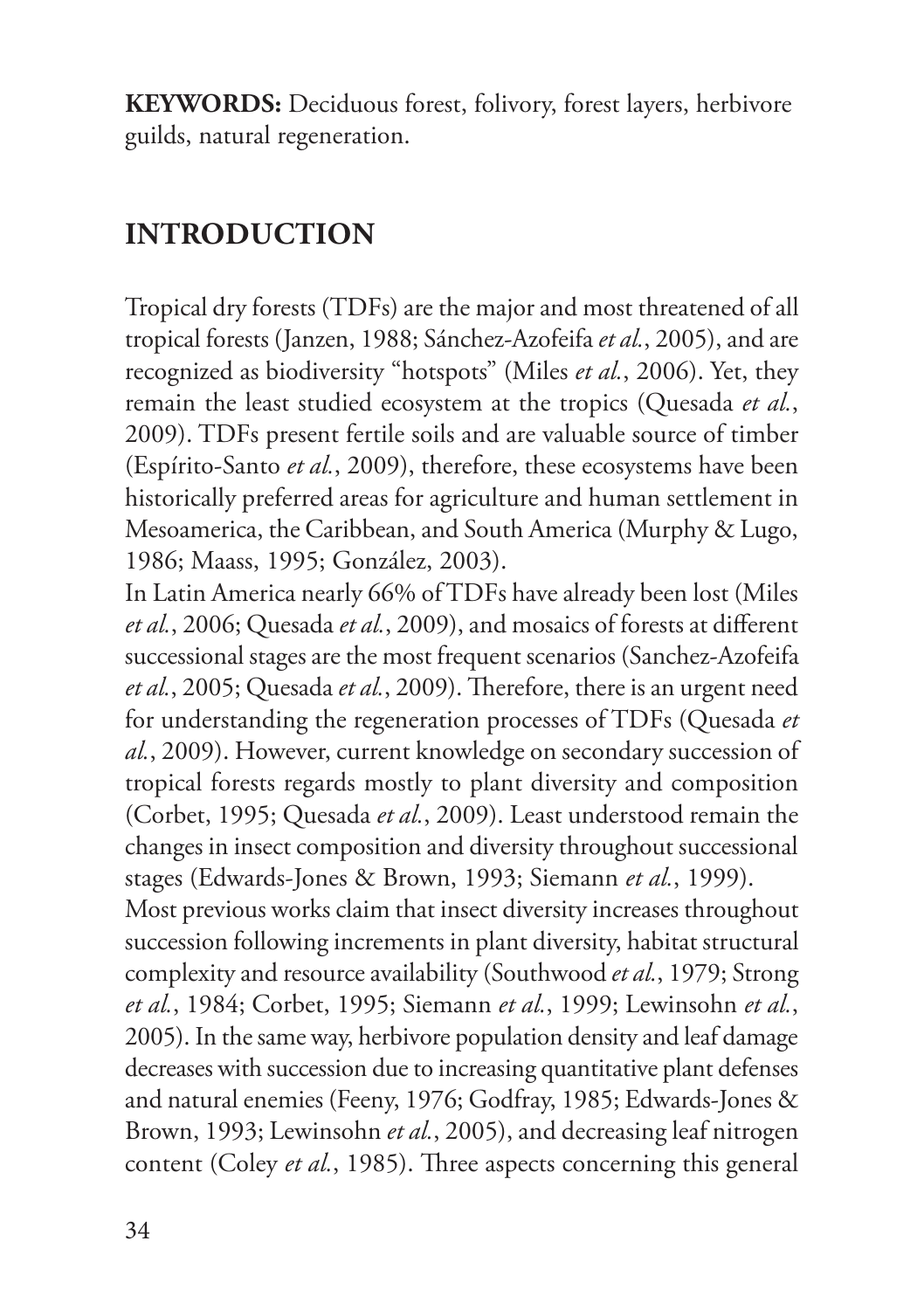pattern call for further investigation, and they were the motivation for the present study. The first one is that current knowledge on herbivore distribution and herbivory patterns throughout succession derives mostly from temperate forest studies, and may not apply to TDFs (Quesada *et al.*, 2009; Silva *et al.*, 2011). The second is that a general pattern may be unrealistic as different insect guilds can exhibit different responses to the successional process according to specialization on their host plants and responsiveness to habitat changes (Golden & Crist, 1999; Godfray & Lawton, 2001; Crist *et al.*, 2006; Martinko *et al.*, 2006; Neves *et al.*, 2010a; Silva *et al.*, 2011, Neves *et al.* 2014). The third aspect is that the pattern discussed here was mainly drawn from understorey surveys. Yet, the canopy-understorey gradient affects herbivores distribution (Parker, 1995; Basset, 2001; Basset *et al.*, 2003; Novotny *et al.*, 2003, Neves *et al.* 2014) and, as it is less intense in earlier stages of succession, comparisons of herbivory between successional stages based on understorey data may be biased.

The aim of the present study was to analyse, in a TDF, canopy herbivory by different guilds (chewing, sap-sucking, leaf miners and galls) and distribution of herbivore insects in trees of different successional stages. Specifically, (i) determine how the richness and abundance of different insect guilds (chewing, sap-sucking) are affected by succession; (ii) determine how the levels of herbivory by different insect guilds (folivores, leaf miners and gallers) are affected by succession.

## **Methods**

**Study site**: Fieldwork was carried out in April 2009, at the end of the wet season, in Serra do Cipó, Minas Gerais, Brazil. This region is located at the southern portion of the Espinhaço Mountain Range, which is dominated by Cerrado (Savannah-like vegetation) and rupestrian grasslands, a rocky outcrop vegetation (Eiten, 1978; Giulietti *et al.*, 1987). The climate is marked by dry winters and rainy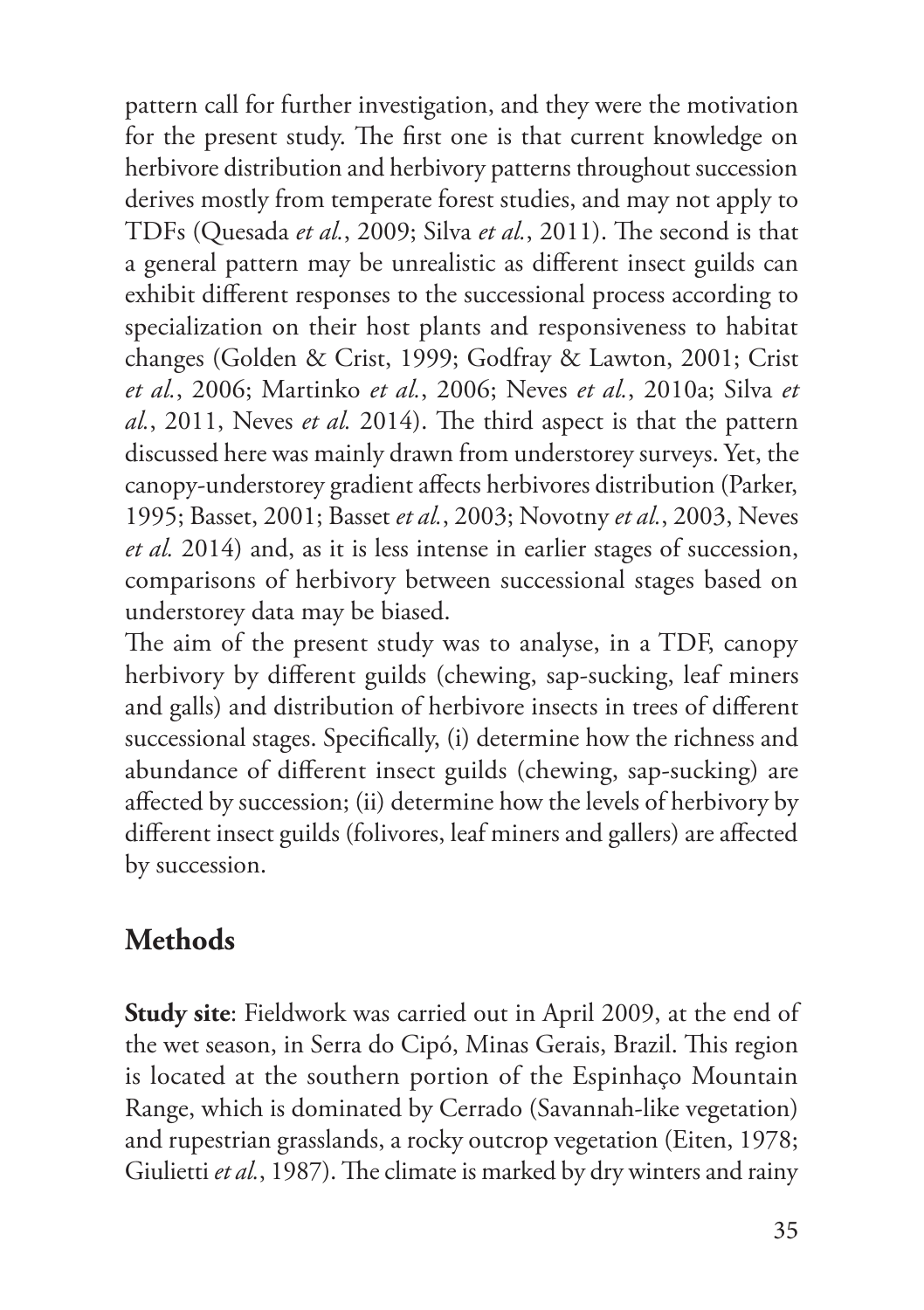summers (Schulz & Machado, 2000). Fragments of secondary dry forests are usually found surrounded by pasturelands or, at the highest elevations, mixed with rupestrian grasslands. We compared two natural fragments of TDFs (2.5 ha per site) of different successional stages (elevation c. 900m asl, 19º20'S, 43º36'W; 19º19'S, 43º36'W). The fragments formerly comprised a single unit that was separated by anthropogenic activities. These forests were primarily used for logging and mining in the past, and currently are in processes of natural regeneration. Successional stages were identified based on land use history (see Nassar *et al.*, 2008) and confirmed by floristic composition and structure (Coelho *et al.*, 2012). The earlier succession fragment is about 15 years old, comprised 23 tree species (11 families) with average height of  $6.30 \ (\pm 1.62 \text{ SD})$  and basal area of 17.8 m<sup>2</sup>·ha<sup>-1</sup> forming a single forest layer. The fragment in late stage of succession has been under protection for nearly 30 years, presented 38 tree species (18 families) with average height of 7.77 (±2.93 SD) and basal area of 29.3 m2 ·ha-1 (Coelho *et al.*, 2012). In the older fragment, the canopy and understory layers are fairly well distinguishable and emergent trees of up to 20 meters were frequently found, in opposition to the fragment of earlier succession.

**Sampling of free-feeding herbivores**: To compare the richness and abundance of the free-feeding herbivores between the successional stages, chewing and sap-sucking insects were sampled through the beating method (see Basset *et al.*, 1997; Neves *et al.*, 2010b), at the upper forest canopy, combining single-rope and free climbing techniques to access the treetops (Perry, 1978; Lowman & Wittman, 1996). The beating method consists of vigorously beating with a wooden stick 10 times on each of three branches haphazardly chosen around the crown of each tree, totaling 30 hits per individual plant. In each of the two successional stages, three plots of 20 x 50 m (0.1 ha each) were established (for details see Nassar *et al.*, 2008). Plots of the same successional stage were located 0.2-0.5 km apart from each other. Based on the plant-insect interactions literature, this distance is considered long enough to avoid pseudo-replication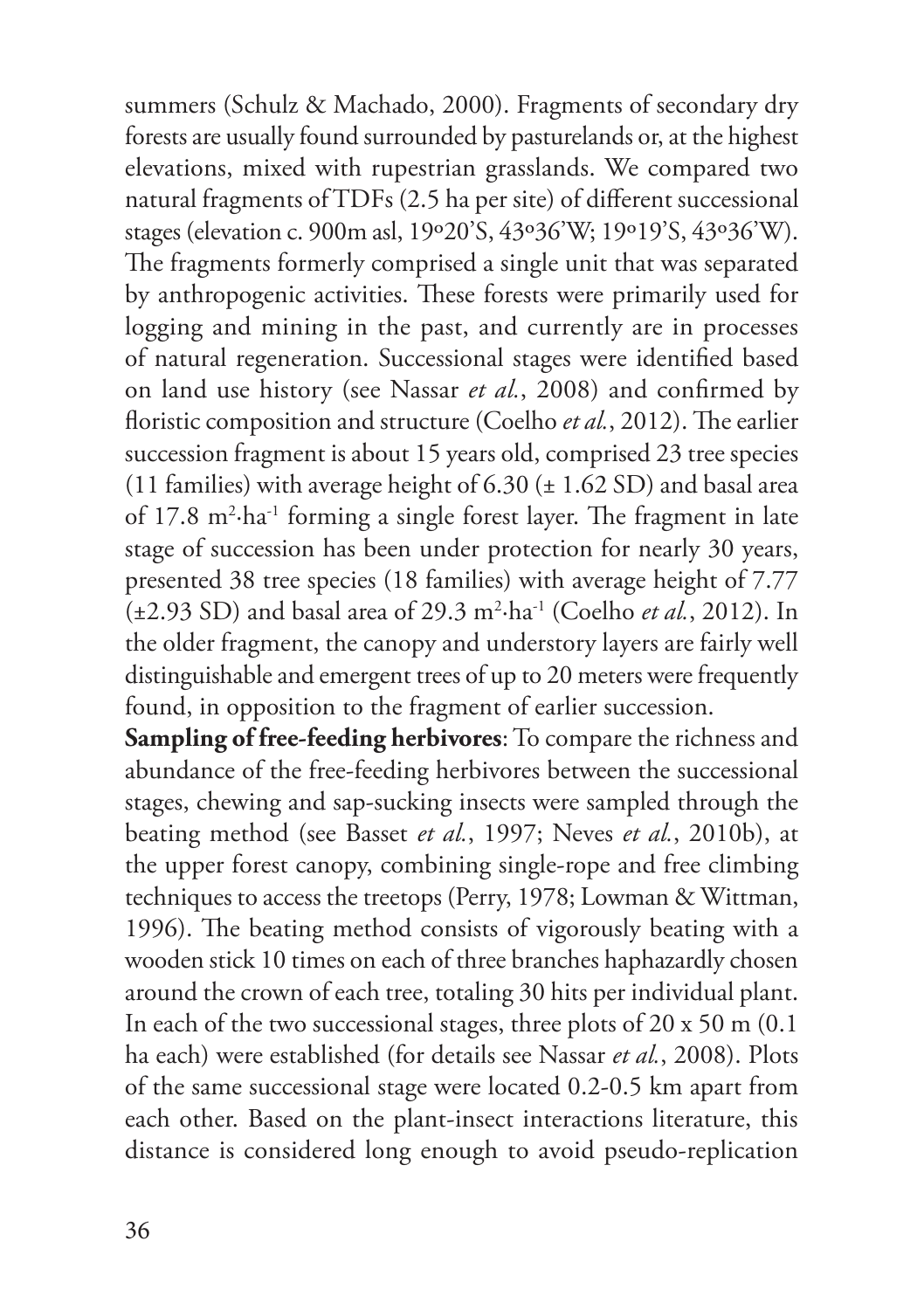between plots (see Silva *et al.*, 2011). Each successional plot of the same age was located under similar topographic, microclimatic and soil characteristics (See Madeira *et al.*, 2009), thus reducing variation in physical conditions that could affect succession. In each plot, 17 to 20 trees (>15 cm dbh) of different heights were arbitrarily chosen for sampling regardless of species. In total, 117 trees were sampled, 57 at the earlier stage (10 species) and 60 at the late stage (17 species). The collected herbivorous insects were sorted into sap-sucking and chewing guilds (see Weis & Berenbaum, 1989) and identified to family level (Borror *et al.*, 2002). The sap-feeding guild comprised all adults and juveniles of the Hemiptera herbivore families (Auchenorryncha, Sternorryncha and Heteroptera; see Moran & Southwood, 1982). Juveniles of Lepidoptera and adults and juveniles of Coleoptera and Orthoptera composed the chewing guild of herbivores (see Moran & Southwood, 1982). Herbivores were separated into morphospecies using external morphological characters. All collected insects were submitted to the thematic zoological collection of the Laboratório de Biologia da Conservação, at the Universidade Estadual de Montes Claros. Insect species richness per tree was estimated by counting the number of morphospecies, while abundance was estimated through the accumulated number of individuals per tree

**Leaf damage assessment**: To quantify leaf damage caused by different insect guilds (i.e. folivores, leaf miners and galls), 30 mature leaves were randomly collected from three branches around the crown of each tree (10 leaves per branch). The frequency of damaged leaves was quantified by counting the number of leaves "substantially damaged" (>10% of leaf area lost; following Coley & Aide, 1991), leaves presenting galls, and leaves with mines.

Logistic regression analyses using GENMOD were performed to test the effect of successional stages (independent variable) on the richness and abundance of sap-sucking and chewing herbivores and on the frequency of leaf damage (dependent variables). Because the distribution of these variables did not follow a normal distribution, we used a Poisson or Binomial distribution for the dependent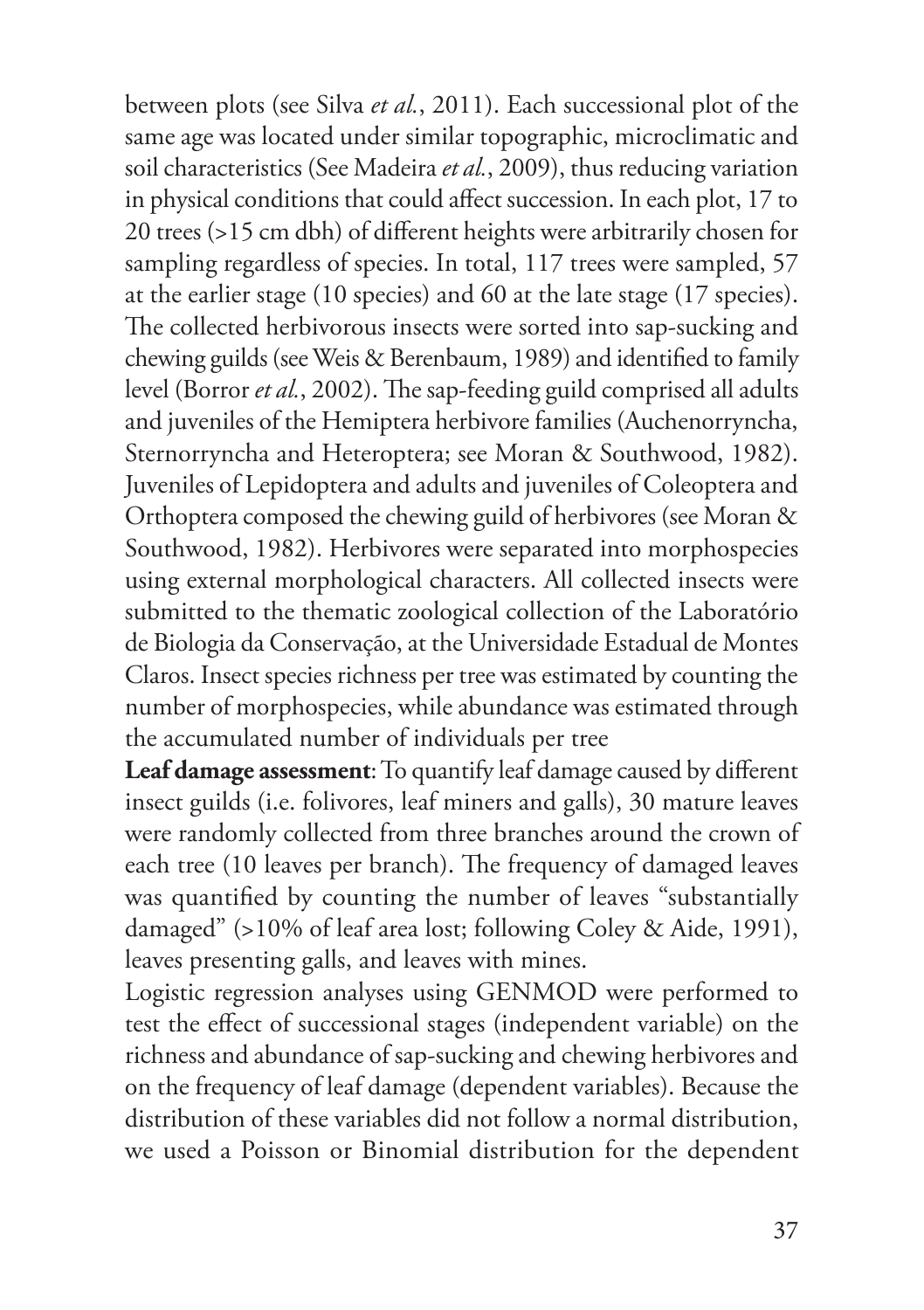variables, with a logarithmic link function using the GENMOD procedure from SAS (Stokes *et al.*, 2000). A LSMeans test was used for a posteriori comparisons (SAS, 2000).

## **Results**

**Richness and abundance of free-feeding herbivores**: In total, 356 free-feeding herbivore insects (276 chewers and 80 sap-sucking), belonging to 16 families, were collected, on an average of 3.86 (± 0.37



SE) insects per tree. The most abundant families were Cicadelidae and Curculionidae, for sap-suckings and chewing respectively. There was a significant increase in richness of both chewing and sap-sucking herbivores with succession ( $x^2 = 4.5$ ; d.f. = 1, P < 0.03; Figure 1). Chewing insects were more abundant in the earlier stage of succession ( $x^2$  = 7.6; d.f. = 1, P< 0.005; Figure 2). On the other hand, the abundance of the sap-sucking guild was higher in the later stage ( $x^2$  = 7.6; d.f. = 1, P < 0.005; Figure 2). Figure 1 - Average richness of the chewing (white bars) and sap-sucking (grey bars) guilds of free-feeding insect herbivores in trees from intermediate and late successional stages of a tropical dry forest, in Minas Gerais, Brazil. Different letters indicate statistically significant *post hoc* differences (P < 0.05).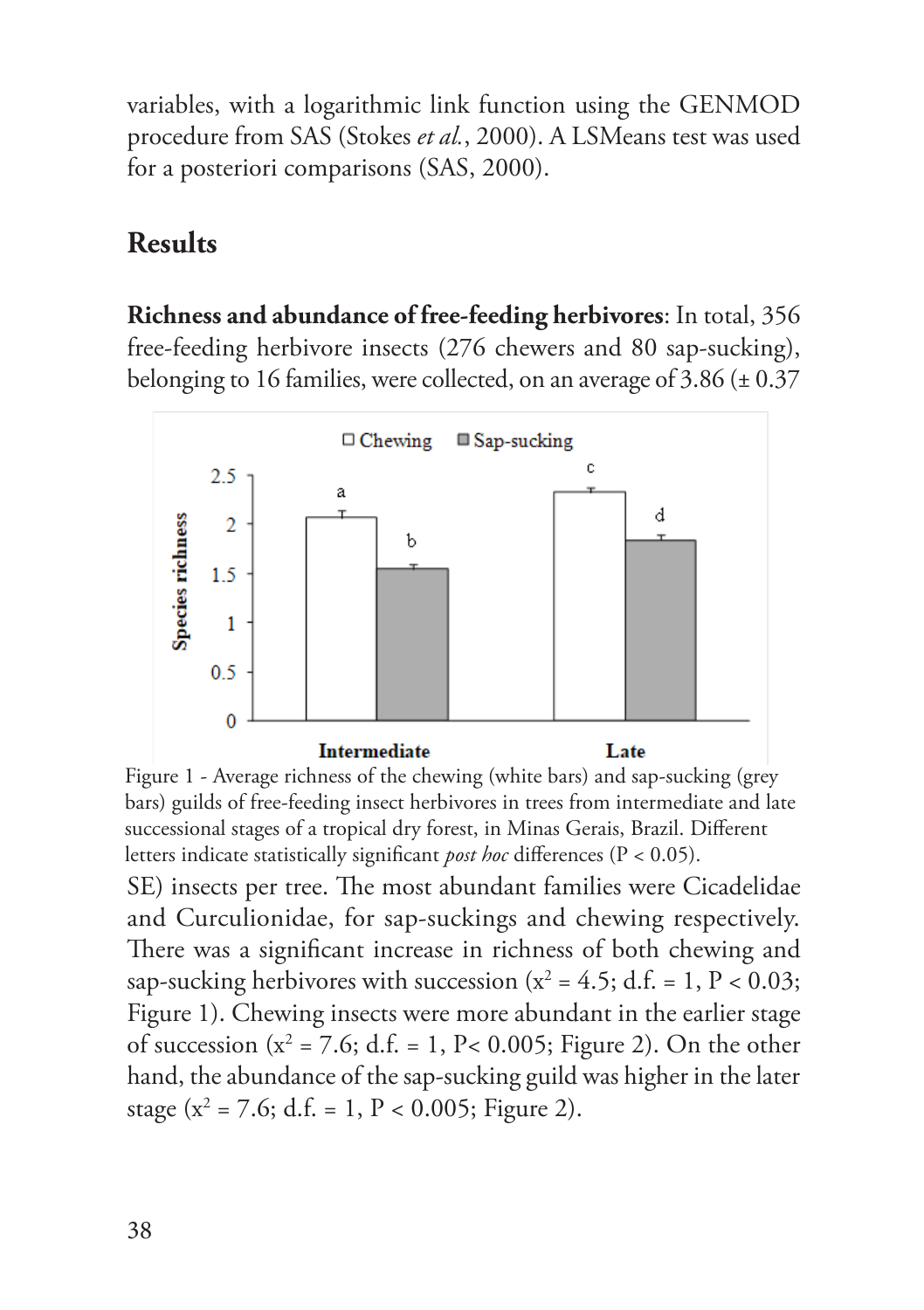

Figure 2 - Average abundance of the chewing (white bars) and sap-sucking (grey bars) guilds of free-feeding insect herbivores in trees of intermediate and late successional stages of a tropical dry forest, in Minas Gerais, Brazil. Different letters indicate statistically significant *post hoc* differences (P < 0.05).

**Leaf damage**: Very few leaves (5.64%) were completely free from damage by insect. Folivory was the most frequent type of leaf damage in both succession stages ( $x^2 = 243.5$ ; d.f. = 2, P < 0.0001; Figure 3), and it was observed on 92.33% of the sampled leaves, followed by miners (14.58%) and galls (5.27%). There was a higher frequency of the overall leaf damage (folivory, galls, and miners combined) in the earlier stage of succession ( $x^2 = 5.2$ ; d.f. = 1, P = 0.02; Figure 3), and higher frequencies of leaf miners and galls in this stage than in the later successional stage ( $x^2 = 243.5$ ; d.f. = 2, P < 0.0001; Figure 3). Folivory did not differ between successional stages (Figure 3).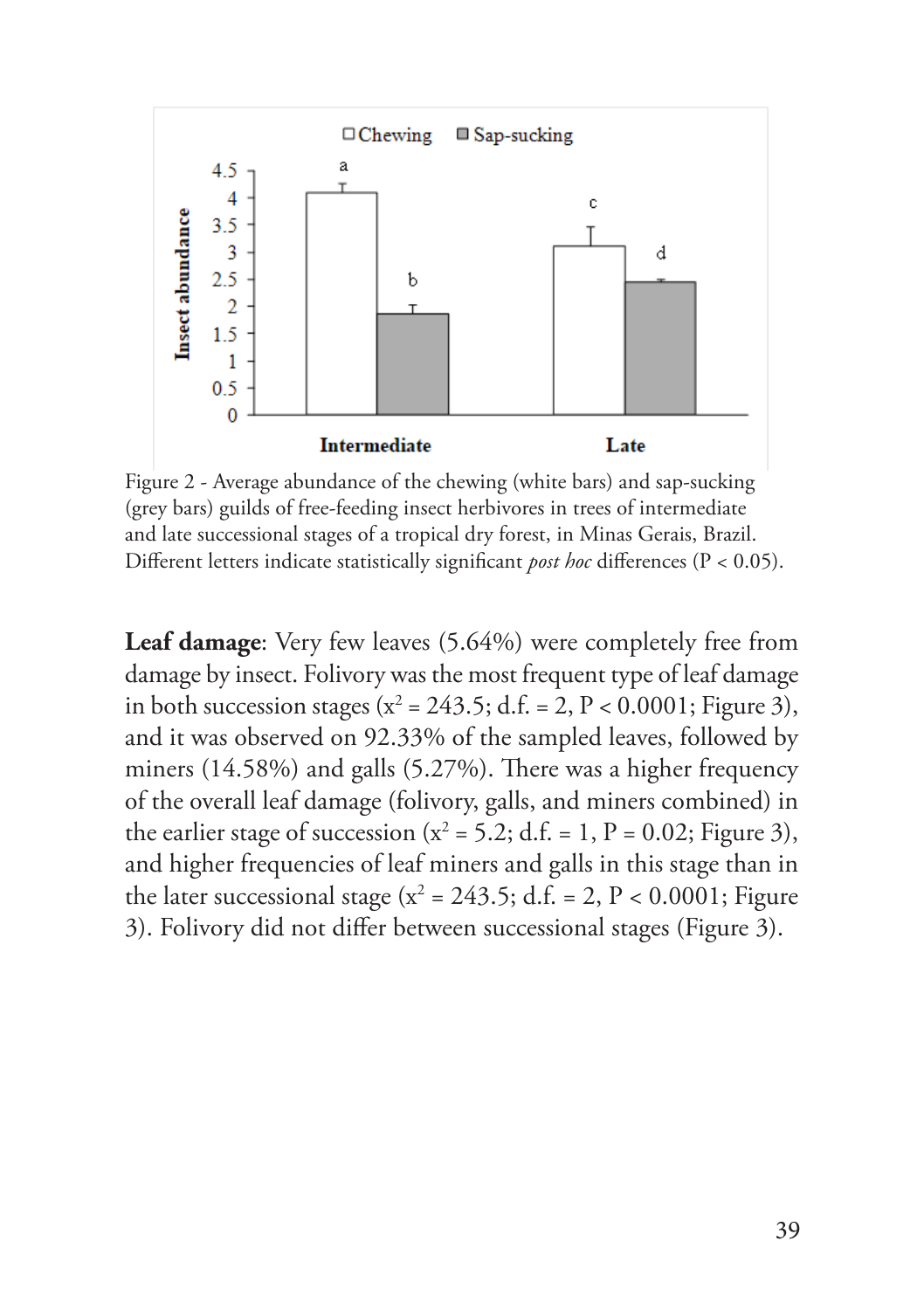

Figure 3 - Average percentage of leaves damaged by gall inducing insects (white bars), leaf miners (light grey bars) and folivores (grey bars) in trees of intermediate and late successional stages of a tropical dry forest in Minas Gerais, Brazil. Different letters indicate statistically significant *post hoc* differences ( $P < 0.05$ ).

#### **Discussion**

The increase in richness of both chewing and sap-sucking herbivores with succession corroborates the general trend identified for temperate forests (Southwood *et al.*, 1979; Strong *et al.*, 1984; Corbet, 1995; Siemann *et al.*, 1999; Lewinsohn *et al.*, 2005). Because each plant species potentially represents a different resource for herbivores, insect richness is expected to track changes in plant-species richness (Southwood *et al.*, 1979; Strong *et al.*, 1984; Corbet, 1995; Denno & Perfect 1994; Siemann *et al.*, 1999; Cuevas-Reyes *et al.*, 2004). However, factors correlated to plant species diversity, such as structural complexity and vertical stratification, are likely be the underlying causes of the observed pattern (Southwood *et al.*, 1979; Corbet, 1995; Siemann *et al.*, 1999; Basset *et al.*, 2003; Madeira *et al.*, 2009). Forest vertical stratification increases with succession as canopy is shaped (Guariguata & Ostertag, 2001; Basset *et al.*, 2003; Lewinsohn *et al.*, 2005; Madeira *et al.*, 2009). Differences in illumination,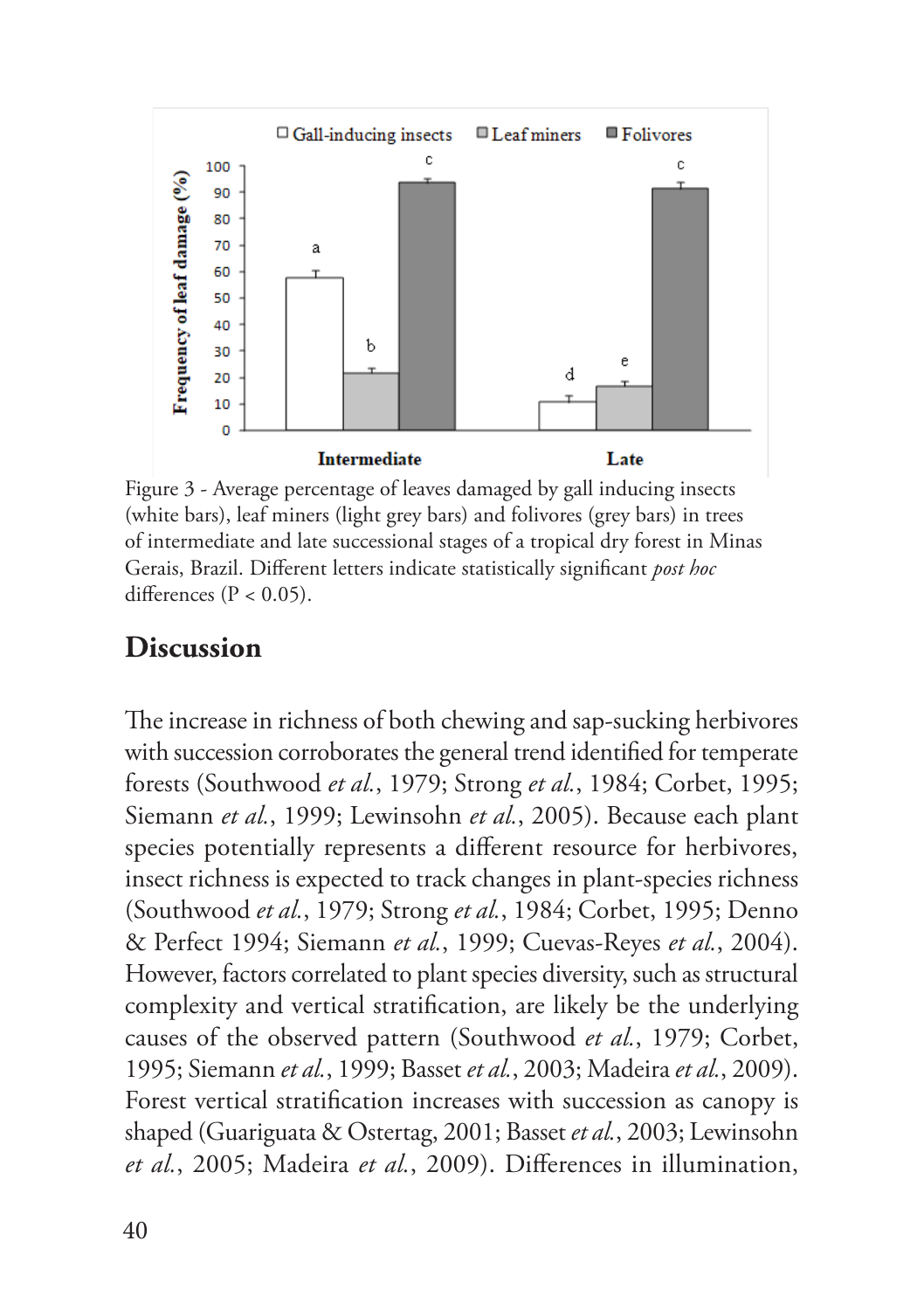temperature, relative humidity and water condensation between upper canopy and lower layers of a forest create different vertical strata. This leads to increased niche diversity and influences vertical distribution of herbivore insects (Parker, 1995; Basset, 2001; Basset *et al.*, 2003; Novotny *et al.*, 2003, Neves *et al.* 2014). Consequently, sampling only in understory underestimates richness and abundance of late succession forests. Comparisons of herbivory between successional stages of tropical forests ought to include canopy data.

The higher abundance of chewing insects in the earlier stage of succession is in accordance with the "resource availability hypothesis" (Coley *et al.*, 1985): plants in earlier succession stages would have greater growth rates and lower levels of defence compared to later stages, allowing specialist herbivores to have greater intrinsic rate of increase (Lawton & McNeill, 1979; Godfray, 1985; Edwards-Jones & Brown, 1993). Also, the increase in abundance of natural enemies throughout succession intensifies top-down limitation to herbivore population size (Lewinsohn *et al.*, 2005). On the other hand, higher abundance of sap-sucking guild in the later stage is most likely because sap-sucking insects are not much affected by chemical defences as they feed directly on sap assimilates (Strong *et al.*, 1984). Apparently, different guilds can exhibit different responses to succession (Neves *et al.*, 2010b; Silva *et al.*, 2011, Neves *et al.* 2014). Some herbivore insects are especially responsive to ontogenetic alterations in nutritional and defensive traits of their hosts across succession (Campos *et al.*, 2006; Fonseca *et al.*, 2006; Costa *et al.*, 2011), while others respond mainly to changes in plant size, phenology and architecture (Strong *et al.*, 1984; Espírito-Santo *et al.*, 2007).

Folivory rates were very high in both succession stages. TDFs usually suffer greater folivory than wetter forests, apparently as a result of a lower investment in chemical defences in their short-lived leaves (Dirzo & Boege, 2008). In spite of the greater abundance of chewers in the earlier stage of succession, folivory did not differ between stages. The higher frequency of the overall leaf damage (folivory,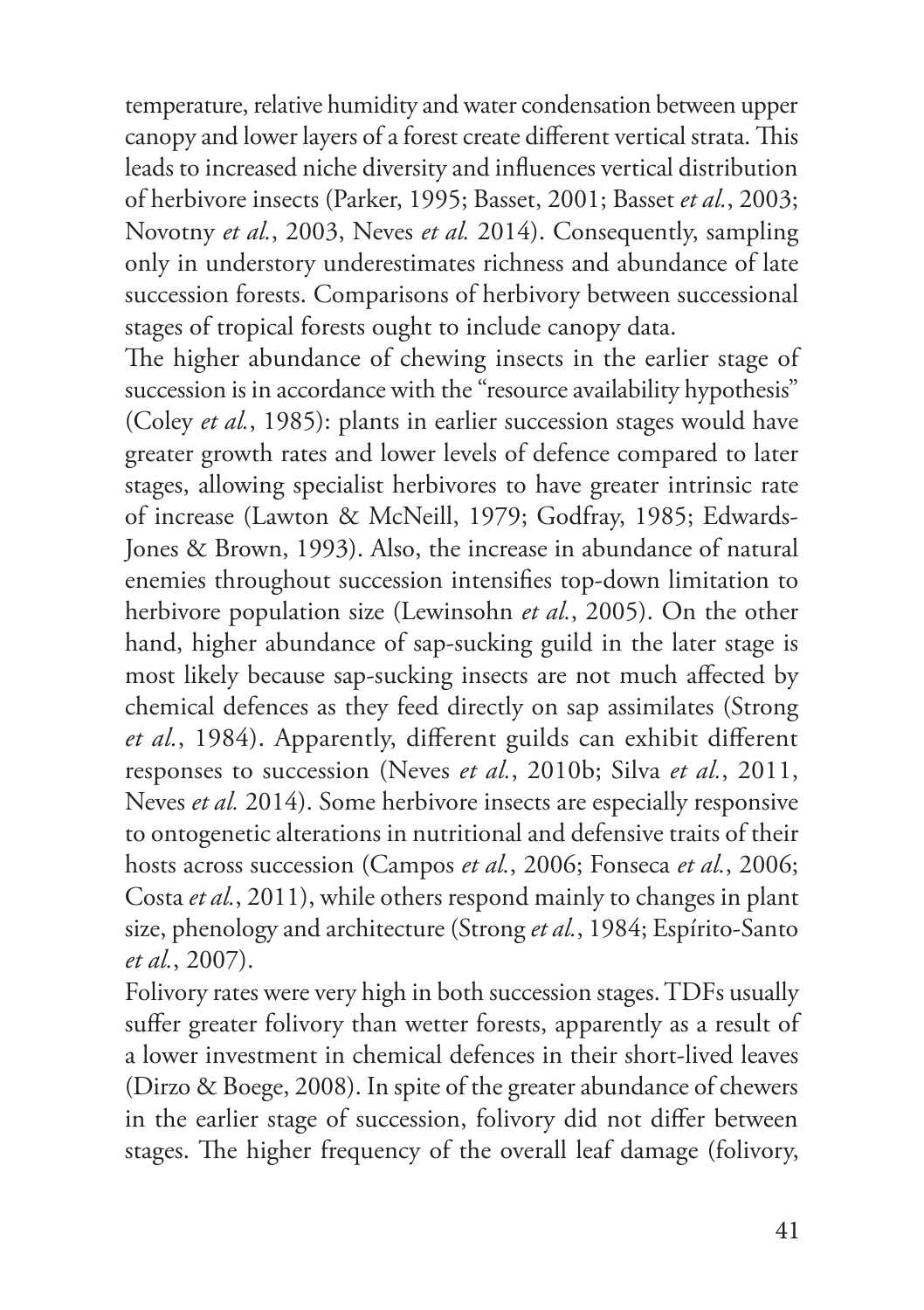galls, and miners combined) in the earlier stage of succession is therefore due to higher frequencies of leaf miners and galls in this successional stage.

Discrete measurements can lead to a considerable underestimation of the leaf damage levels (Lowman, 1984). Nevertheless, for TDFs, this could possibly be less problematic than for other tropical forest types since that most plant species flush the new leaves simultaneously at the beginning of the wet season, with virtually no posterior production, and tend to retain them until the next dry season (Ackerly, 1996; Kikuzawa, 1983; Morellato *et al.*, 2000). As a result, most leaf damage occurs in synchrony at the beginning of the season, when the soft young leaves are launched (Janzen & Waterman, 1984; Filip *et al.*, 1995; Boege, 2005). Thus, a discrete measurement of the accumulated damage at the end of the season should account for most of the herbivory.

In general, the results reported here largely corroborate earlier studies carried out in temperate forests, reporting greater diversity (Southwood *et al.*, 1979; Strong *et al.*, 1984; Corbet, 1995; Siemann *et al.*, 1999) but lower frequency of leaf damage and lower density of herbivore insects (Godfray, 1985; Edwards-Jones & Brown, 1993) in the later stages of succession. Conversely, more specific studies on herbivory across tropical forest succession found different trends (Brown & Ewel, 1987; Lepš *et al.*, 2001; Poorter *et al.*, 2004; Silva *et al.*, 2011, Neves *et al.* 2014). This disparity may be an outcome of differences in the methods applied: samples here were taken at the canopy of multiple host plant species and the herbivore insect guilds were approached separately.

# **Acknowledgements**

We thank the Inter-American Institute for Global Change Research (IAI) CRN2-021, which is supported by the US National Science Foundation (Grant GEO-0452325); Conselho Nacional de Desenvolvimento Científico e Tecnológico (CNPq) for funding this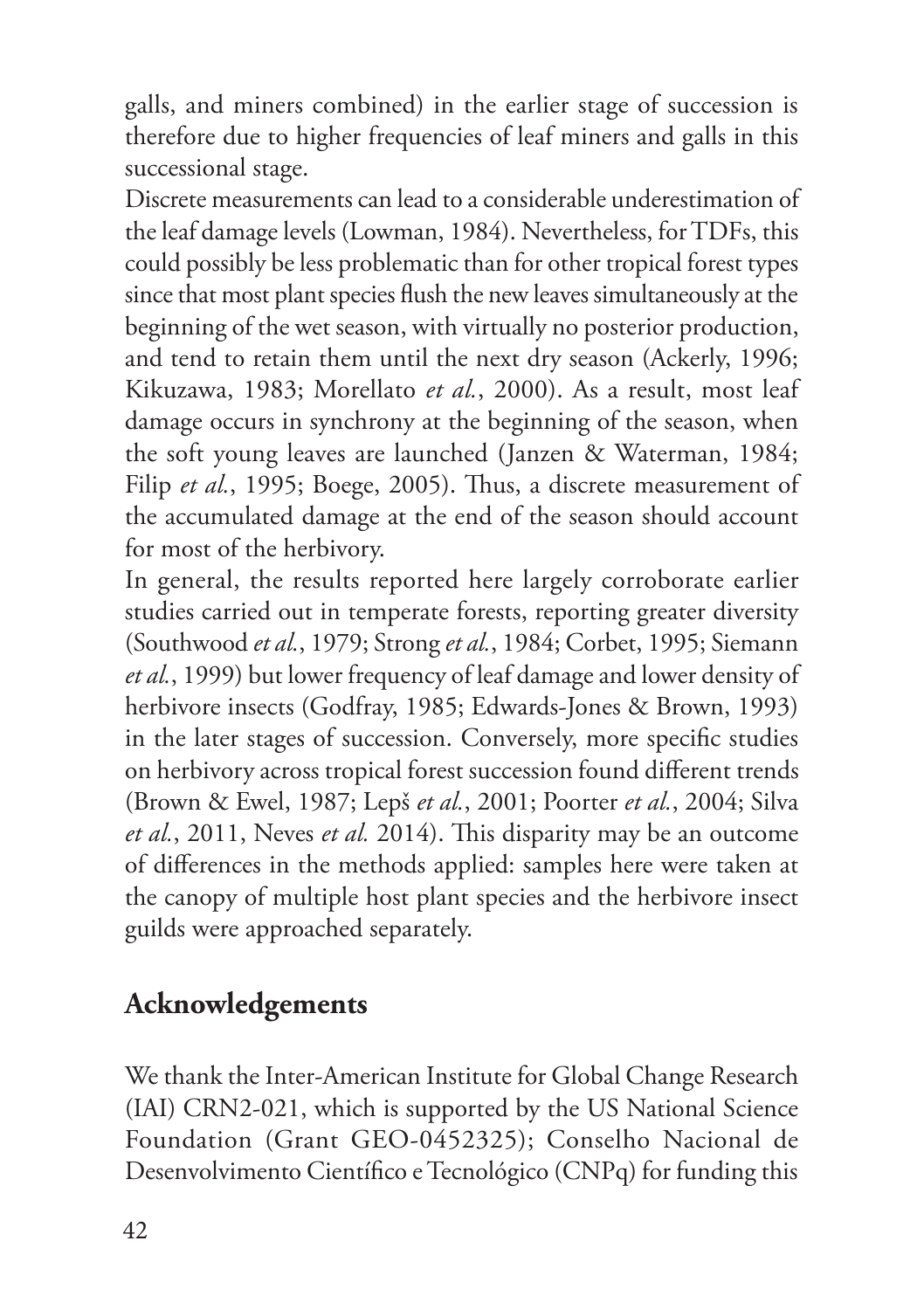Long-Term Ecological Research (PELD-CRSC-17 – 441515/2016- 9); and the Fundação de Amparo à Pesquisa do Estado de Minas Gerais (FAPEMIG) for financial support.

# **References**

Ackerly, D.D. (1996) Canopy structure and dynamics: integration of growth processes in tropical pioneer trees. In: Mulkey, S.S.; Chazdon, R.L.; Smith, A.P. (Ed.) *Tropical forest plant ecophysiology*. New York: Chapman and Hall, p. 619-658.

Basset, Y.N.D., Springate, Aberlenc, H.P., Delvare, G. (1997) A review of methods for sampling arthropods in tree canopies. In: Stork, N.E.; Adis, J.; Didham, R.K. (Ed.) *Canopy Arthropods*. London: Chapman and Hall, p. 619-658.

Basset, Y.N.D. (2001). Communities of insect herbivores foraging on mature trees vs. seedlings of *Pourouma bicolor* (Cecropiaceae) in Panama. *Oecologia*, 129: 253-260.

Basset, Y.N.D., Hammond, P.M., Barrios, H., Holloway, J.D., Miller, S.E. (2003). Vertical stratification of arthropod assemblages. In: Basset, Y.; Novotny, V.; Miller, S.E.; Kitching, R.L. (Ed.) *Arthropods of tropical forests – spatio-temporal dynamics and resource use in the canopy*. Cambridge: Cambridge University Press, p. 17-27.

Boege, K. (2005). Herbivore attack in *Casearia nitida* influenced by plant ontogenetic variation in foliage quality and plant architecture. *Oecologia*, 143: 117-125.

Borror, D.J., Triplehorn, C.A., Johnson, N.F. (2002). *An introduction to the study of insects*. Philadelphia: Saunders College Publishing.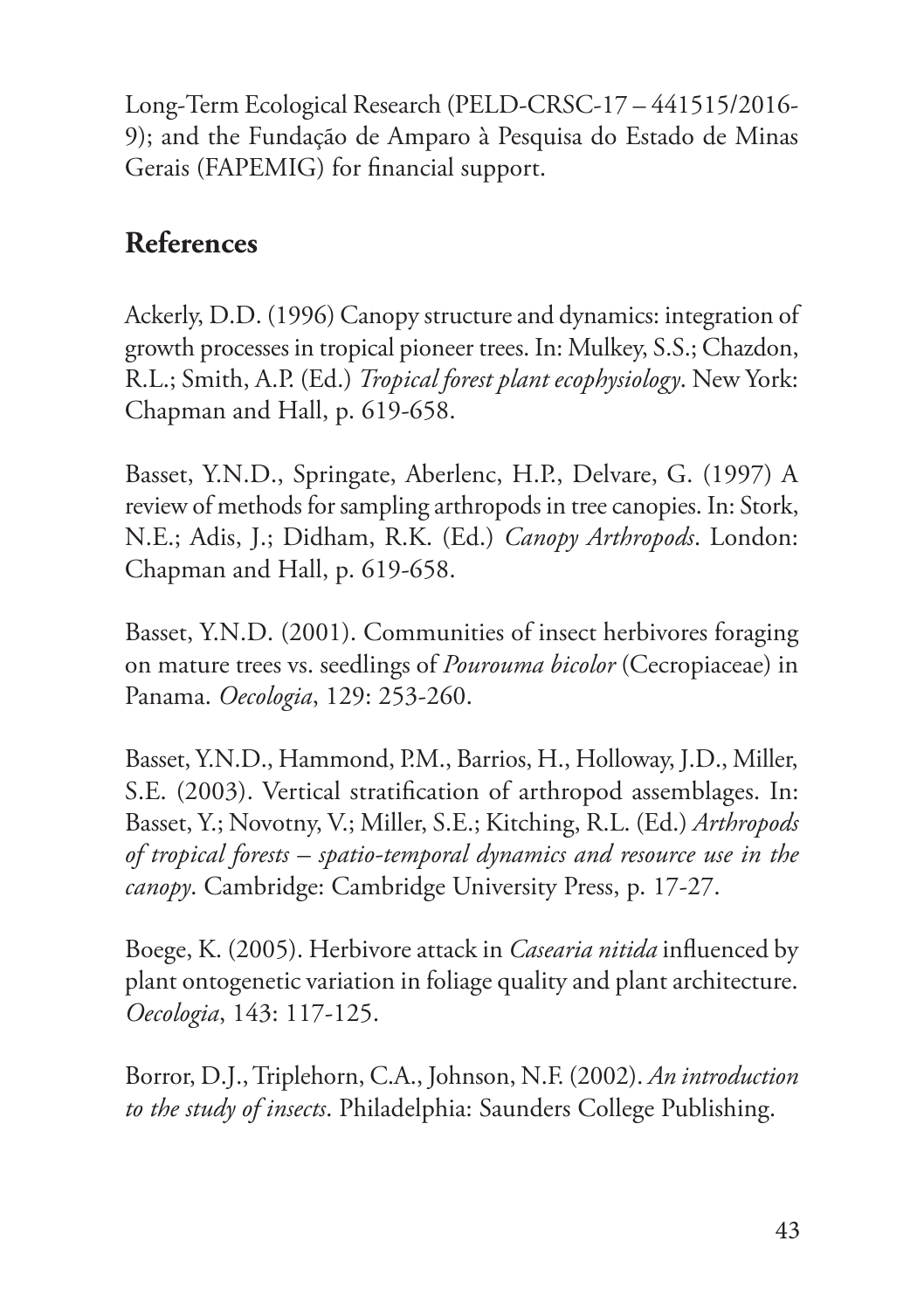Brown, B.J., Ewel, J.J. (1987). Herbivory in Complex and Simple Tropical Successional Ecosystems. *Ecology*, 68: 108-116.

Campos, R.I., Vasconcelos, H.L., Ribeiro, S.P., Neves, F.S., Soares, J.P. (2006). Relationship between tree size and insect assemblages associated with *Anadenanthera macrocarpa*. *Ecography*, 29: 442-450.

Coelho, M.S., Almada, E.D., Quintino, A.V., Fernandes, G.W, Santos, R.M., Sanchez-Azofeifa, G.A., Espírito-Santo, M.M. (2012). Floristic composition and structure of a seasonally dry tropical forest at different successional stages in the Espinhaço mountains, southeastern Brazil. *Interciencia*, 37: 190-196.

Coley, P.D., Bryant, J., Chapin III, F. (1985). Resource availability and plant antiherbivore defense. *Science*, 230: 895-899.

Coley, P.D., Aide, T.M. (1991). Comparison of herbivory and plant defense in temperate and tropical broad-leaved forests. In: Price, P.W.; Lewinsohn, T.M.; Fernandes. G.W.; Benson, W.W. (Ed.) *Plant animal interactions: evolutionary ecology in tropical and temperate regions*. New York, John Wiley and Sons, pp. 25–49.

Corbet, S.A. (1995). Insects, plants and succession: advantages of long-term set aside. *Agriculture, Ecosystems & Environment*, 53: 201-217.

Costa, F.V., Neves, F.S., Silva J.O., Fagundes, M. (2011). Relationship between plant development, tannin concentration and insects associated with *Copaifera langsdorffii* (Fabaceae). *Arthropod-Plant Interactions*, 5: 9-18.

Crist, T.O., Pradhan-Devare, S.V., Summerville K.S. (2006). Spatial variation in insect community and species responses to habitat loss and plant community composition. *Oecologia*, 147: 510-521.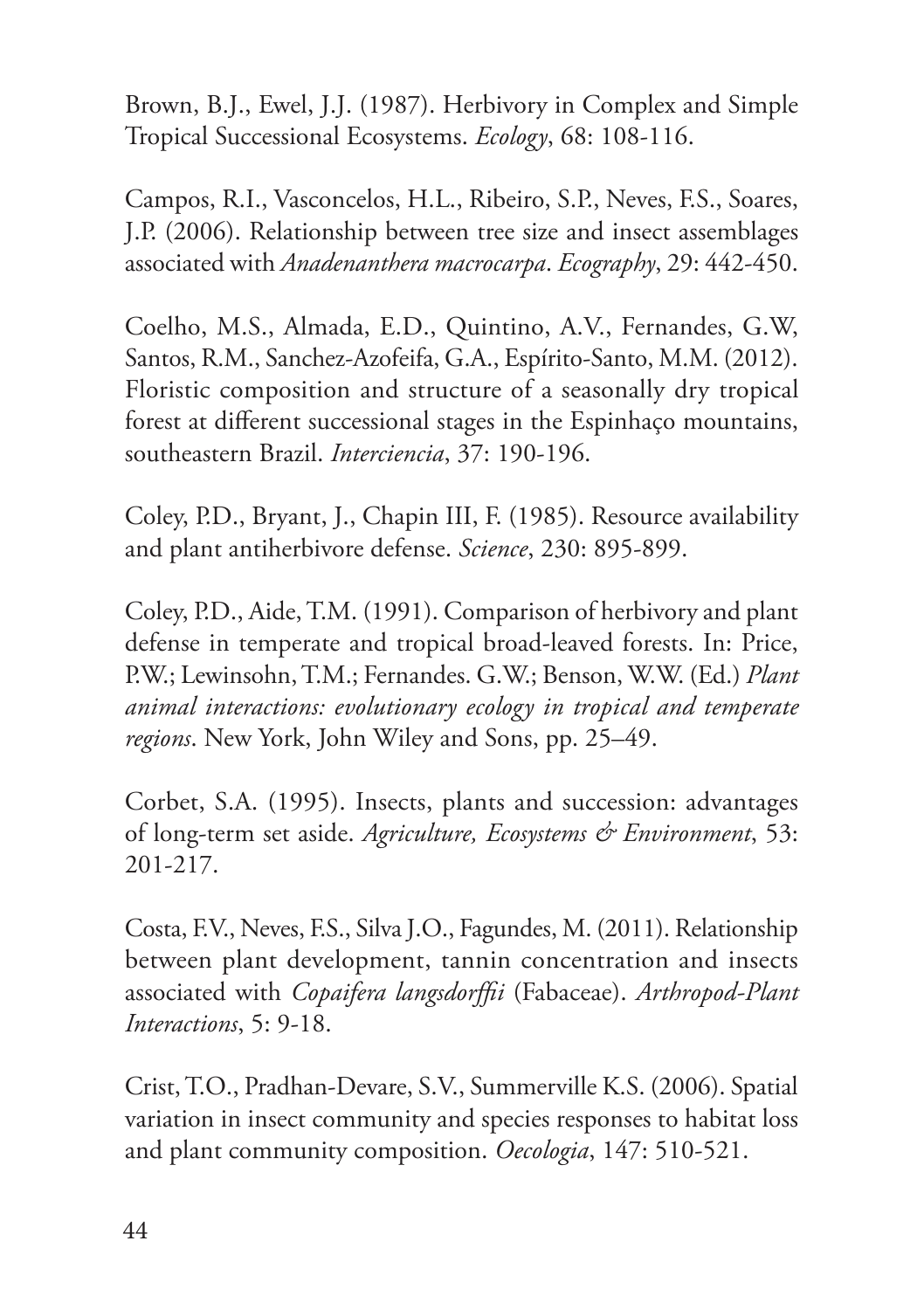Cuevas-Reyes, P., Hanson, P., Dirzo, R., Oyama, K. (2004). Diversity of gall-inducing insects in a Mexican tropical dry forest: The importance of plant species richness, life forms, host plant age and plant density. *Journal of Ecology*, 92: 707-716.

Denno, R.F., Perfect, T.J. (1994). *Plant hoppers: their ecology and management*. New York: Chapman and Hall.

Dirzo R., Boege K. (2008). Patterns of herbivory and defense in tropical dry and rain forests. In: Carson, W.; Schnitzer, S.A. (Ed.) *Tropical forest community ecology*. West Sussex: Blackwell Science, p. 63-78.

Edwards-Jones, G., Brown, V.K. (1993). Successional trends in insect herbivore population densities: a field test of a hypothesis. *Oikos*, 66: 463-471.

Eiten, G. (1978). Delimitation of Cerrado concept. *Vegetation*, 36: 169-178.

Espírito-Santo, M.M., Neves, F.S., Andrade-Neto, F.R., Fernandes, G.W. (2007). Plant architecture and meristem dynamics as the mechanisms determining the diversity of gall-inducing insects. *Oecologia*, 153: 353-364.

Espírito-Santo, M.M., Sevilha, A.C., Anaya F.C., Barbosa, R., Fernandes, G.W., Sanchez-Azofeifa, G.A., Scariot, A., Noronha, S.E., Sampaio, C.A. (2009). Sustainability of tropical dry forests: Two case studies in southeastern and central Brazil. *Forest Ecology and Management*, 258: 922-930.

Feeny, P.D. (1976). Plant appearance and chemical defence. *Recent Advances in Phytochemistry*, 10: 1-40.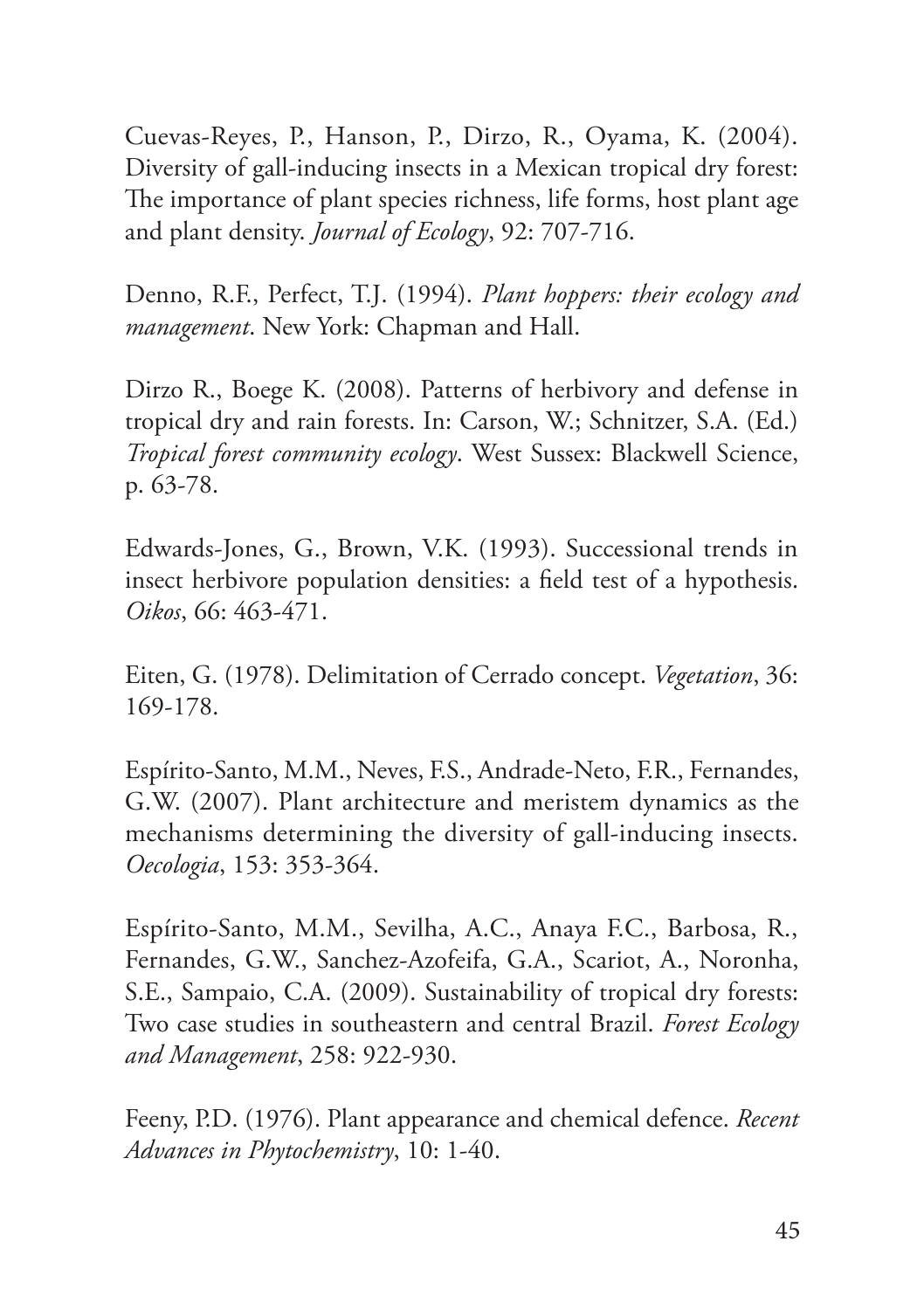Filip, V., Dirzo, R.J., Maass, M., Sarukhán, J. (1995). Within- and among-year variation in the levels of herbivory on the foliage of trees from a Mexican tropical deciduous forest. *Biotropica*, 27: 78-86.

Fonseca, C.R., Fleck, T., Fernandes, G.W. (2006). Processes driving ontogenetic succession of galls in a canopy tree. *Biotropica*, 38: 514-521.

Giulietti, A.M., Menezes, N.L., Pirani, M.M., Wanderley, M.G.L. (1987). Flora da Serra do Cipó, Minas Gerais: caracterização e lista das espécies. *Boletim de Botânica*, 9: 1-151.

Godfray, H.C.J. (1985). The Absolute Abundance of Leaf Miners on Plants of Different Successional Stages. *Oikos*, 45: 17-25.

Godfray, H.C.J., Lawton, J.H. (2001). Scale and species numbers. *Trends in Ecology and Evolution*, 16: 400-404.

Golden, D.M., Crist, T.O. (1999). Experimental effects of habitat fragmentation on old-field canopy insects: species, guild, and community responses. *Oecologia*, 118: 371-380.

González, V. (2003). Bosques secos. In: Aguilera, M.; Azócar, A.; González-Jimánez, E. (Ed.) *Biodiversidad en Venezuela*, Tomo II. Caracas: Fundación Polar y Editorial ExLibris, p. 734-744.

Guariguata, M.R., Ostertag, R. (2001). Neotropical secondary forest succession: changes in structural and functional characteristics. *Forest Ecology and Management*, 148: 185-206.

Janzen, D.H., Waterman, P.G. (1984). A seasonal census of phenolics, fibre and alkaloids in foliage of forest trees in Costa Rica: some factors influencing their distribution and relation to host selection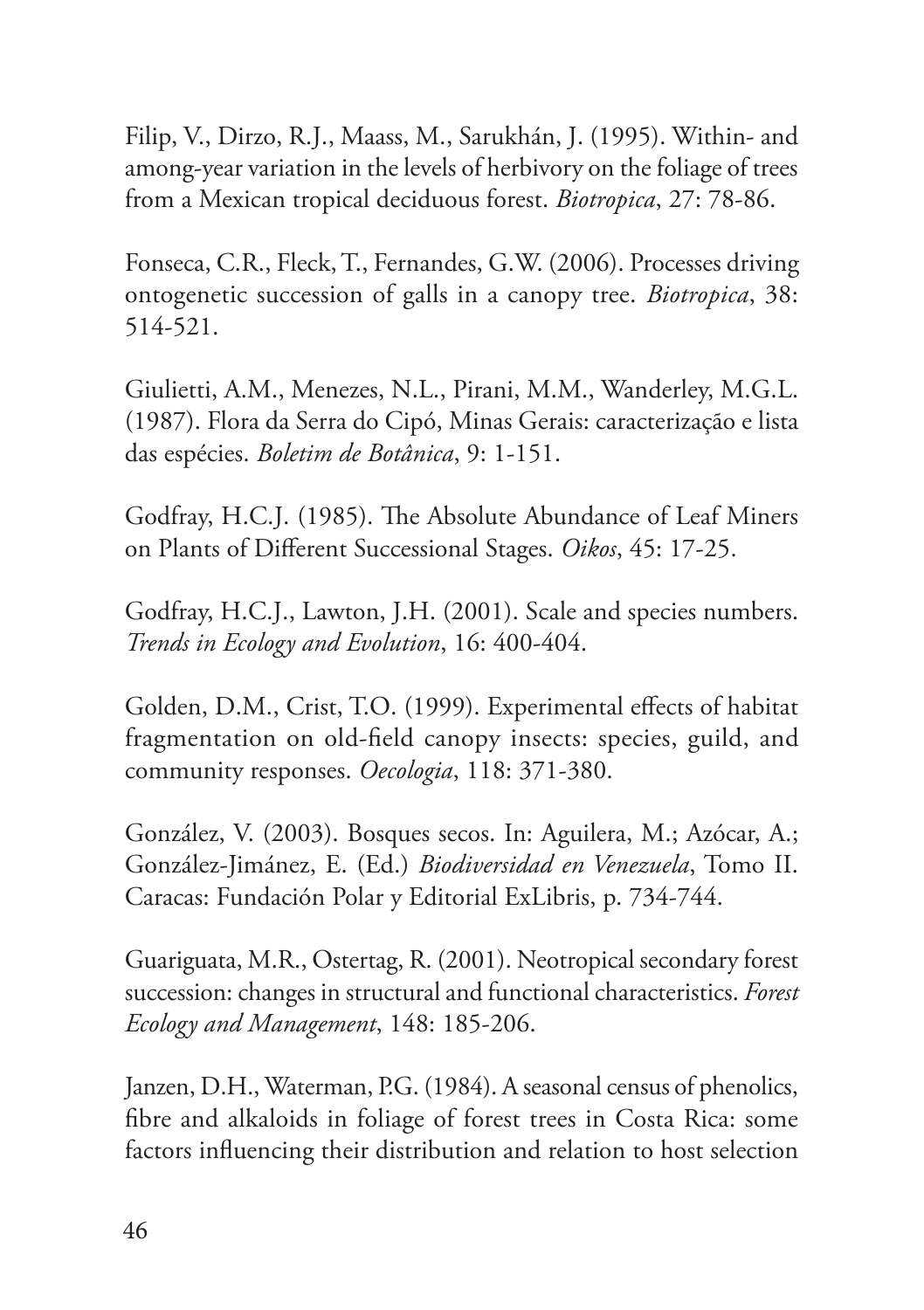by Sphingidae and Saturniidae. *Biological Journal of the Linnean Society*, 21: 439-454.

Janzen, D.H. (1988). Tropical dry forests: the most endangered major tropical ecosystem. In: Wilson, E.O. (Ed.) *Biodiversity*. Washington, DC: National Academy Press, p. 130-137.

Kikuzawa, K. (1983). Leaf survival of woody plants in deciduous broadleaved forests. Tall trees. *Canadian Journal of Botany*, 62: 2551-2556.

Lawton, J.H., McNeil, S. (1979). Between the devil and the deep blue sea: on the problems of being a herbivore. In: Anderson, R.M.; Turner, B.D.; Taylor, L.R. (Ed.) *Population dynamics*. Oxford: Blackwell, p. 223-244.

Lepš, J., Novotny, V., Basset, Y. (2001). Habitat and successional status of plants inrelation to the communities of their leaf-chewing herbivores in Papua New Guinea. *Journal of Ecology*, 89: 186-199.

Lewinsohn, T.M., Novotny, V., Basset, Y. (2005). Insects on plants: diversity of herbivore assemblages revisited. *Annual Review of Ecology, Evolution, and Systematics*, 36: 597-620.

Lowman, M.D. (1984). An assessment of techniques for measuring herbivory: Is rain forest defoliation more intense than we thought? *Biotropica*, 16(4): 264-68.

Lowman, M.D., Wittman, P.K. (1996). Forest canopies – methods, hypotheses and future directions. *Annual Review of Ecology, Evolution, and Systematics*, 27: 55-81.

Maass, J.M. (1995). Conversion of tropical dry forest to pasture and agriculture. In: Bullock, S.H.; Mooney, H.A.; Medina, E. (Eds.)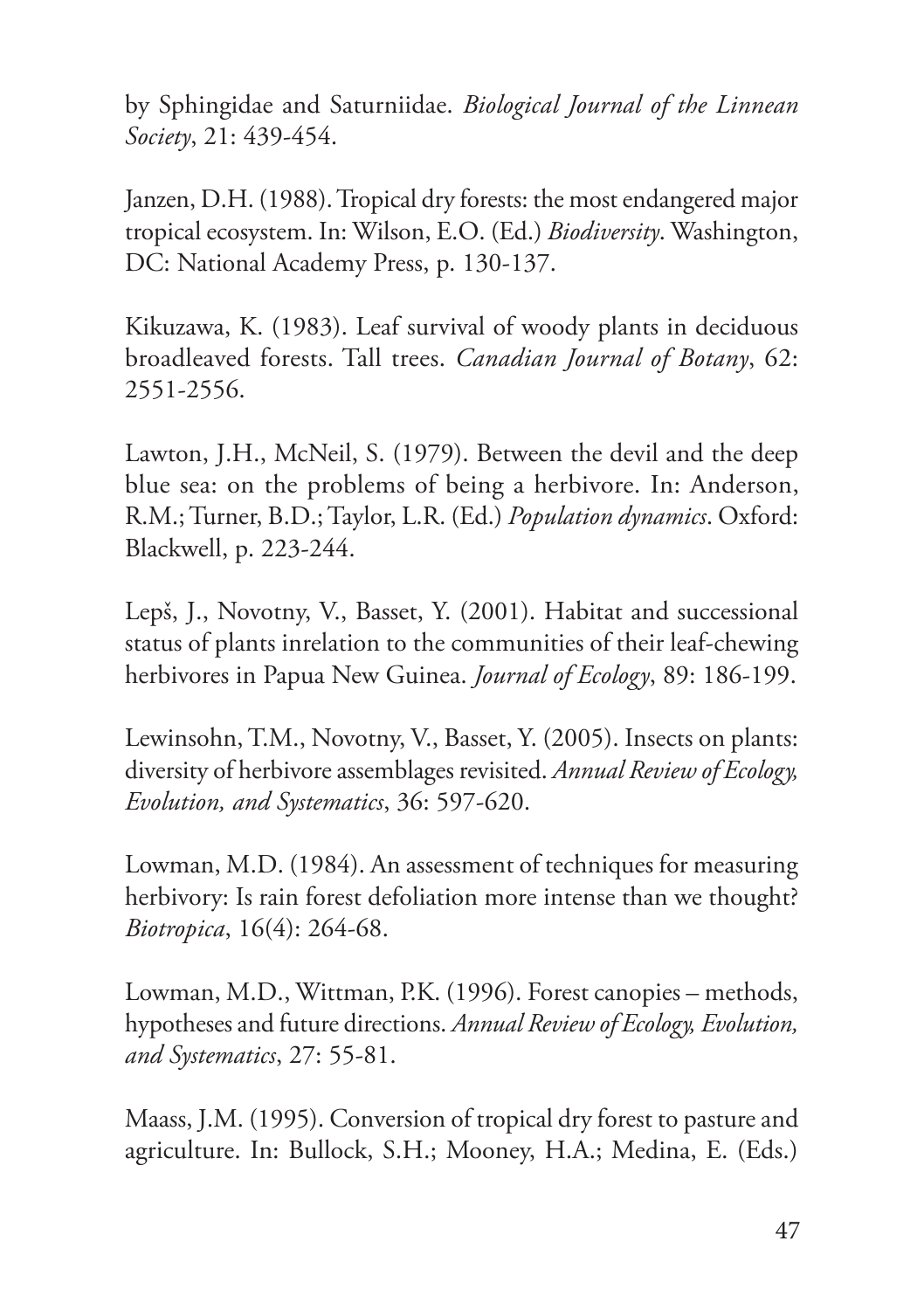*Seasonally Dry Tropical Forests*. New York: Cambridge University Press, p. 399-422.

Madeira, B.G., Espírito-Santo, M.M., D'ÂngeloNeto, S., Nunes, Y.R.F., Sánchez-Azofeifa, A.S., Fernandes, G.W., Quesada, M. (2009). Changes in tree and lianas communities along a successional gradient in a tropical dry forest in southeastern Brazil. *Plant Ecology*, 201: 291-304.

Martinko, E.A., Hagen, R.H., Griffith, J.A. (2006). Successional change in the insect community of a fragmented landscape. *Landscape Ecology*, 21: 711-721.

Miles, L., Newton, A.C., Defries, R.S., Ravilious, C., May, I., Blyth, S., Kapos, V., Gordon, J.E. (2006). A global overview of the conservation status of tropical dry forests. *Journal of Biogeography*, 33: 491-505.

Moran, C.V., Southwood, T.R.E. (1982). The guild composition of arthropod communities in trees. *Journal of Animal Ecology*, 51: 289-306.

Morellato, L.P.C., Talora, D.C., Takahasi, A., Bencke, C.C., Romera, E.C., Ziparro, V.B. (2000). Phenology of Atlantic rain forest trees: a comparative study. *Biotropica*, 32: 811-823.

Murphy, P.G., Lugo, A.E. (1986). Ecology of tropical dry forest. *Annual Review of Ecology, Evolution, and Systematics*, 17: 67-88.

Nassar, J.M., Rodríguez, J.P., Sánchez-Azofeifa, A., Garvin, T., Quesada, M. (2008). *Manual of Methods: Human, Ecological and Biophysical Dimensions of Tropical Dry Forests*. Caracas: Ediciones IVIC Instituto Venezolano de Investigaciones Científicas.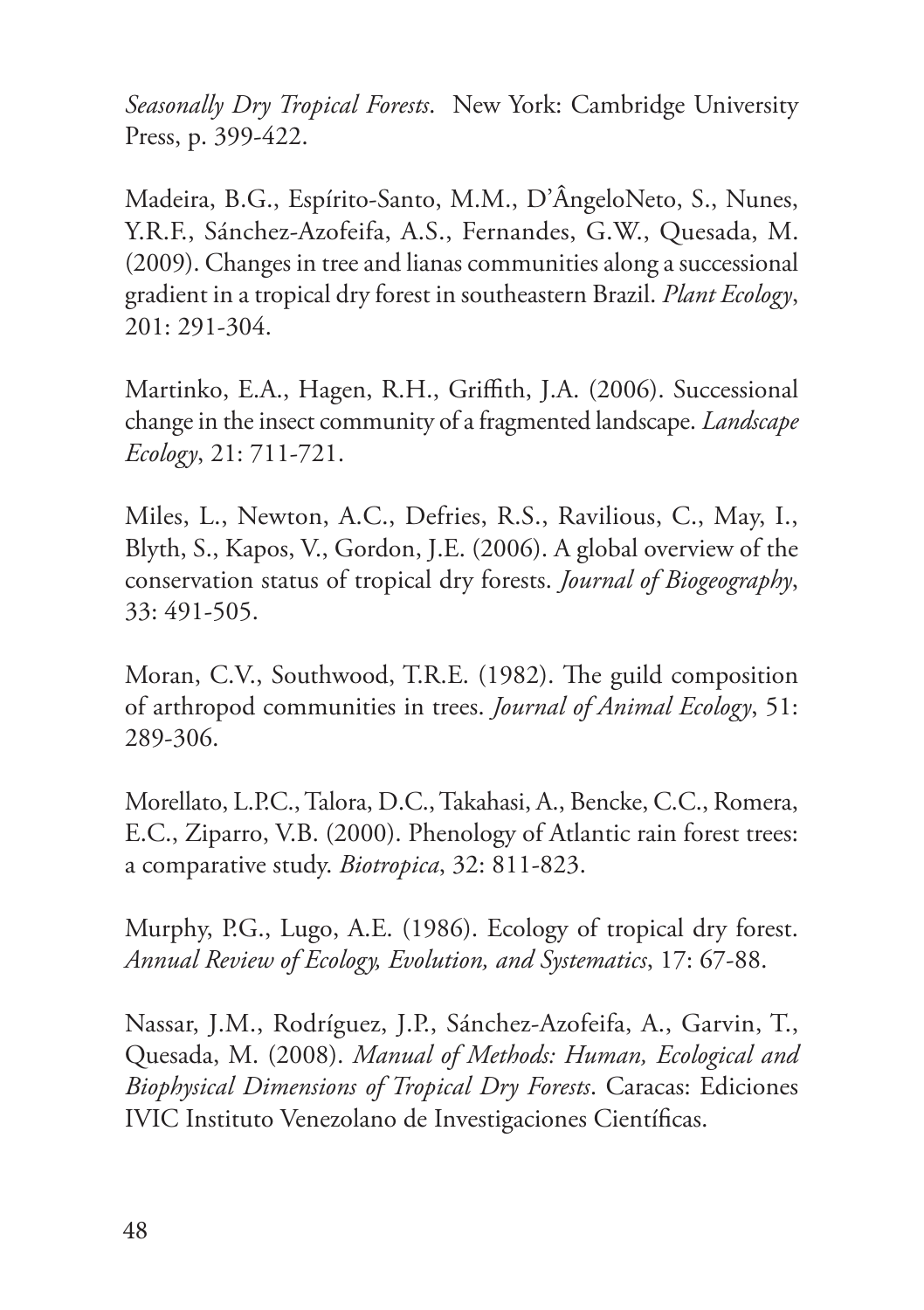Neves, F.S., Braga, R.F., Espírito-Santo, M.M., Delabie, J.H.C., Fernandes, G.W., Sánchez-Azofeifa, G.A. (2010a). Diversity of arboreal ants in a Brazilian Tropical Dry Forest: Effects of seasonality and successional Stage. *Sociobiology*, 56: 177-194.

Neves, F.S., Araújo, L.S., Fagundes, M., Espírito-Santo, M.M., Fernandes, G.W., Sánchez-Azofeifa, G.A., Quesada, M. (2010b). Canopy herbivory and insect herbivore diversity in a dry forestsavanna transition in Brazil. *Biotropica*, 42: 112-118.

Neves, F.S., Silva, J.O., Fernandes, G.W. (2014). Insect Herbivores and Leaf Damage along Successional and Vertical Gradients in a Tropical Dry Forest. *Biotropica* 46: 14-24.

Novotny, V., Basset, Y., Kitching, R. (2003). Herbivore assemblages and their food resources. In: Basset, Y.; Novotny, V.; Miller, S.; Kitching, R. (Ed.) *Arthropods of Tropical Forests: Spatio-Temporal Dynamics and Resource Use in the Canopy*. Cambridge: Cambridge University Press, p. 40-53.

Parker, G.G. (1995). Structure and microclimate of forest canopies. In: Lowman, M.D.; Nadkarni, N.M. (Ed.) *Forest canopies*. San Diego: Academic Press, p. 431-455.

Perry, D.R. (1978). A method of access into the crowns of emergent and canopy trees. *Biotropica*, 10: 155-157.

Poorter, L., Van de Plassche, M., Willems, S., Boo, R.G.A. (2004). Leaf traits and herbivory rates of tropical tree species differing in successional status. *Plant Biology*, 6: 746-754.

Quesada, M., Sánchez-Azofeifa, G.A., Alvarez-Añorve, M., Stoner, K.E., Avila-Cabadilla, L., Calvo-Alvarado, J., Castillo, A., Espírito-Santo, M.M., Fagundes, M., Fernandes, G.W., Gamon, J.,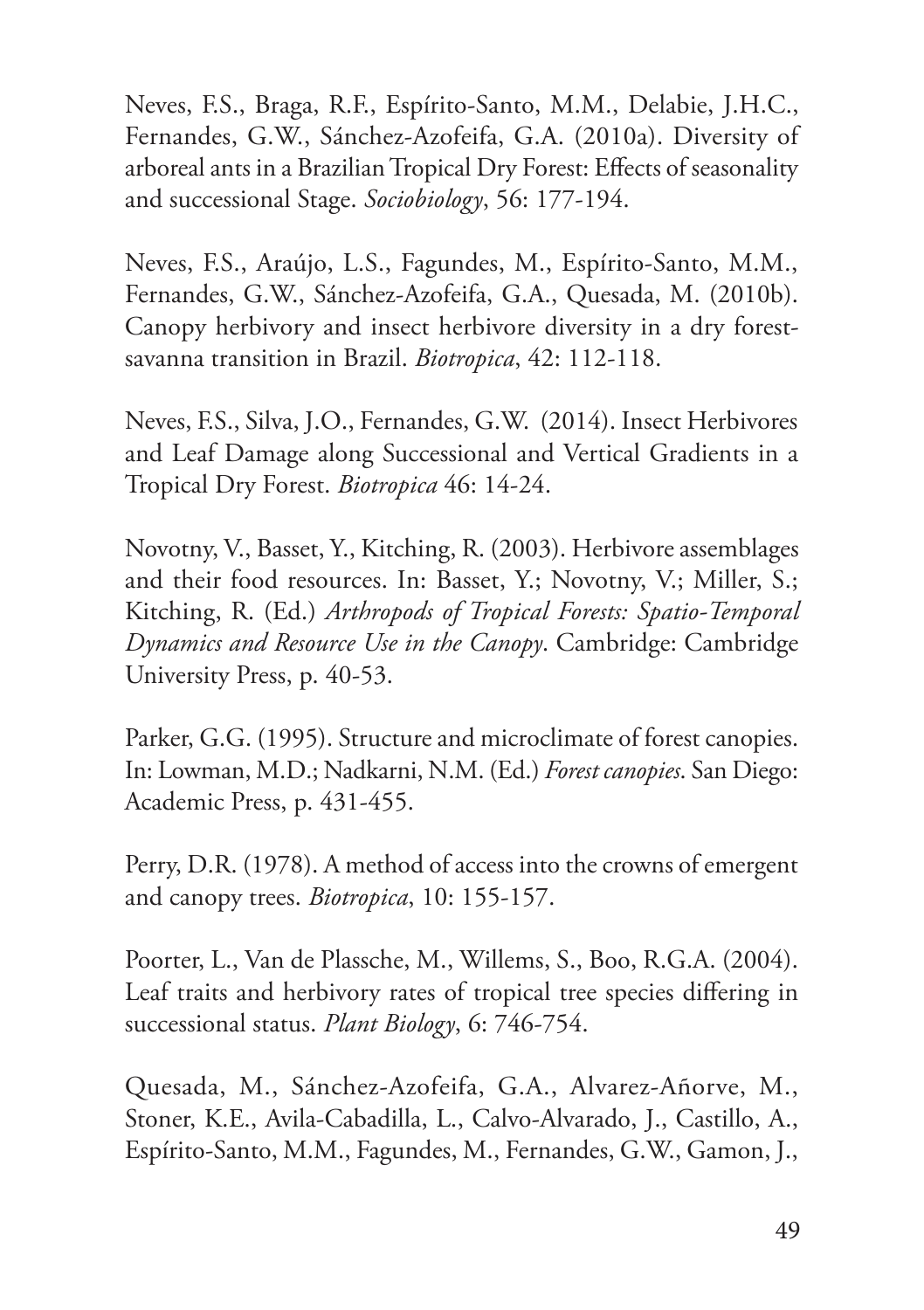Lopezaraiza-Mikel, M., Lawrence, D., Morellato, L.P.C., Powers, J.S., Neves, F.S., Rosas-Guerrero, V., Sayago, R., Sanchez-Montoya, G. (2009). Succession and management of tropical dry forests in the Americas: Review and new perspectives. *Forest Ecology and Management*, 258: 1014-1024.

Sánchez-Azofeifa, G.A., Quesada, M., Rodríguez, J. P., Nassar, J.M., Stoner, K.E., Castillo, A., Garvin, T., Zent, E.L., Calvo-Alvarado, J.C., Kalacska, M.E.R. (2005). Research priorities for Neotropical dry forests. *Biotropica*, 37: 477-485.

SAS (2000). Categorical data analysis using the SAS system. Cary: SAS Institute.

Schulz, R., Machado, M. (2000). *Uebelmannia and their environment*. São Paulo: Schulz Publishing.

Siemann, E., Haarstad, J., Tilman, D. (1999). Dynamics of plant and arthropod diversity during old field succession. *Ecography*, 22: 406-414.

Silva, J.O., Espírito-Santo, M.M., Melo, G.A. (2011). Herbivory on *Handroanthus ochraceus* (Bignoniaceae) along a successional gradient in a tropical dry forest. *Arthropod-Plant Interaction*, 6: 45-57.

Southwood, T.R.E., Brown, V.K. & Reader, P.M. (1979). The relationships of plant and insect diversity in succession. *Biological Journal of the Linnean Society*, 12: 327-348.

Stokes, M.E., Davis, C.S., Koch, G.G. (2000). *Categorical data analysis using the SAS system*. Second Ed. Cary: SAS Institute.